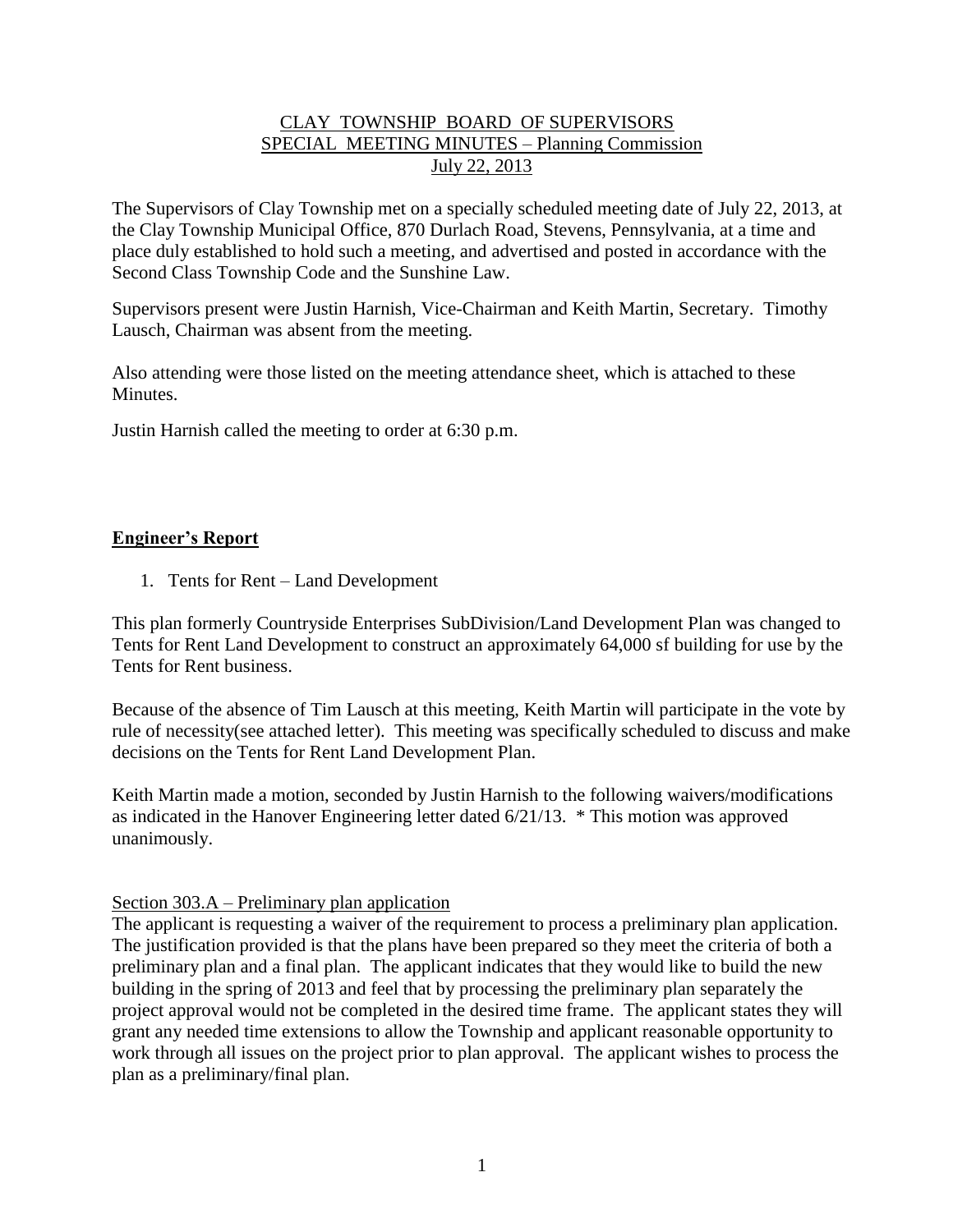## Section 402.A.1 – Plan scale shall be 1"=10', 20', 30', 40', 50'

The applicant is requesting a modification of the requirement to provide the plans at a scale of  $1"=10'$ ,  $20'$ ,  $30'$ ,  $40'$ ,  $50'$ . Sheet 2 has been drawn at a scale of  $1"=120'$  in order to show the entire property and existing site conditions 200' beyond the property limits on one (1) plan sheet. The applicant feels the plan is still legible in every detail and all other plans sheets have been provided at a scale of 1"=50'.

#### Section 602.E and Section 602.K.3 – Improvements to Existing Streets

The applicant is requesting a deferral of improving Wood Corner Road along the entire property frontage of the development. The deferral is requested for the improvements to Wood Corner Road along the entire frontage until such a time that the rest of the lot is developed.

#### Section 602.M.2 – Intersections on opposite sides of a street shall be offset by 150'

The applicant is requesting a modification of the requirement to provide a 150' offset between intersections on opposite sides of the street. The plan proposes an access drive to Henry Appel Drive that is offset from the Paul B. Zimmerman access street by 63'. The applicant states that this location was selected as it provides access into the Tents for Rent site between areas where vehicles and/or trailers will be parked, either serving the building (on the east side of the access) or in the storage area (on the west side of the access). The proposed access drive is not intended to be the main access in/out of the Tents for Rent site, but is rather provided chiefly as an emergency access, and for occasional non-truck traffic. Signs are provided on the plan prohibiting trucks from using this access. Given the slow speeds on Henry Appel Drive (a private street) and the good visibility between the intersections, the applicant requests permission to allow the intersections to be offset less than the required 150'.

## Section 602.V.12 – Sidewalks required along frontage and within a development The applicant is requesting a deferral of the requirement to provide sidewalks in the proposed development. The justification provided is that the surrounding area has n sidewalks anywhere within 1,000 feet of the site. The proposed business, and other industrial businesses that will eventually locate in this development, will not generate much, if any, pedestrian traffic. The applicant requests a deferral of the requirement until such a time that the Township deems it necessary to install sidewalks. A plan not has been provided on the cover sheet to clarify the requirement.

Section 603.A.1.g – Parking lots shall be lighted to a minimum average two (2) foot-candles The applicant is requesting a modification of the requirement to light the proposed parking to a minimum average of two (2) foot-candles. The justification provided is that the Tents for Rent business will only be open during daytime hours. The public will not be entering this facility except on a very rare basis. The applicant discussed a reduction of this requirement with the Planning Commission. The plan will propose that the parking lot will be lighted to a minimum average of 1' candles.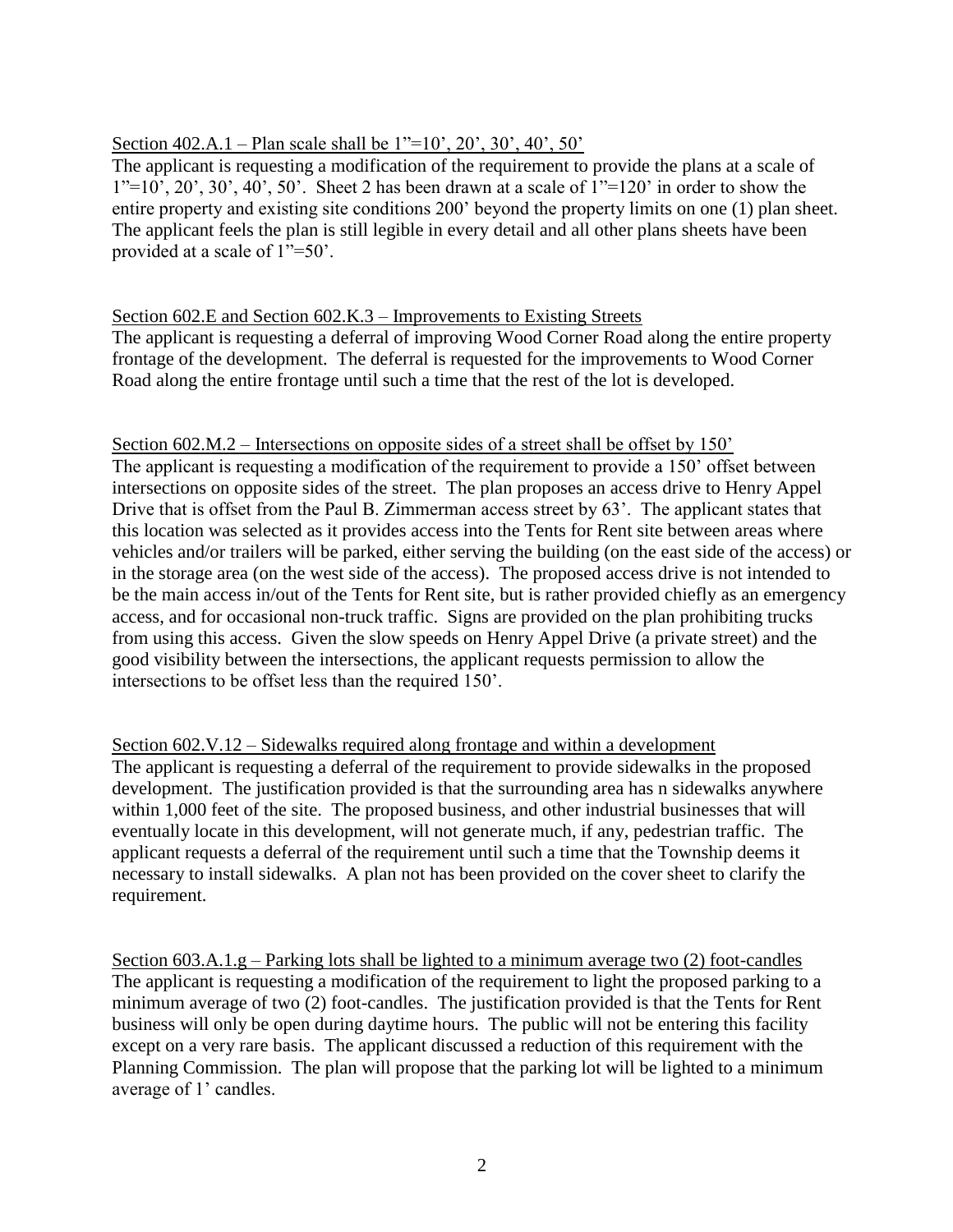Section 603.A.1.j – Parking lots with more than 20 spaces shall be divided by raised permanent curbing

The applicant is requesting a waiver of the requirement to provided raised curing and/or planting strip in the parking lot. The justification provided is that the parking lot has been designed to sheet flow into the rain garden. The applicant also notes that curbing has not been required in the adjacent property of Paul B. Zimmerman, Inc., so the applicant feels that it is reasonable that he, too, not be required to install curing around the landscape islands in the parking lot.

Section 603.A.2.e – Parking shall be set back 30' minimum from a building in the LI Zone The applicant is requesting a modification of the requirement to provide a 30' parking setback from any buildings in the Limited Industrial zone. The justification provided is that the plan proposes to subdivide the property by placing a new street roughly through the center of the property. The road has been moved south as far as possible, but there is insufficient room between the proposed street and Henry Appel Drive to provide for the new building and parking lot and provide the required separation between the parking and building.

#### Section 603.B.1 – Sidewalks

The applicant is requesting a deferral of the requirement to provide sidewalks in the proposed development. The justification provided is that the surrounding area has no sidewalks anywhere within 1,000' of the site. The proposed business, and other industrial businesses that will eventually locate in this development, will not generate much, if any, pedestrian traffic. The applicant requests a deferral of the requirement until such a time that the Township deems it necessary to install sidewalks. A plan note has been provided on the cover sheet to clarify the requirement.

#### Section 603.C.1 – Curbs

The applicant is requesting a deferral of the requirement to provide curbs in the development. The justification provided is that the plan proposes the installation of curbing on Wood Corner Road along the frontage of Lot 1, (which is being developed for Tents for Rent) and along Enterprise Road from the intersection with Wood Corner Road ending at Access Drive A. Additionally, both entrance radii of Access Drive B are proposed to be curbed. The applicant wishes to defer the installation of curb along the remaining portion of Enterprise Road, including the area between Access Drive A and Access Drive B, the remainder of the frontage west of Access Drive B and the entirety of the south side of the street. These curbs will be installed as the remainder of the lots are developed.

#### Section 603.F.1 – Bicycle parking facilities

The applicant is requesting a waiver of the requirement to provide bicycle parking facilities for the Tents for Rent business. The justification provided is that the Tents for Rent business is not retail or commercial use that draws the public. This site is best described as a "base of operations" for the erection of tents at various locations all over the region. The applicant indicates that none of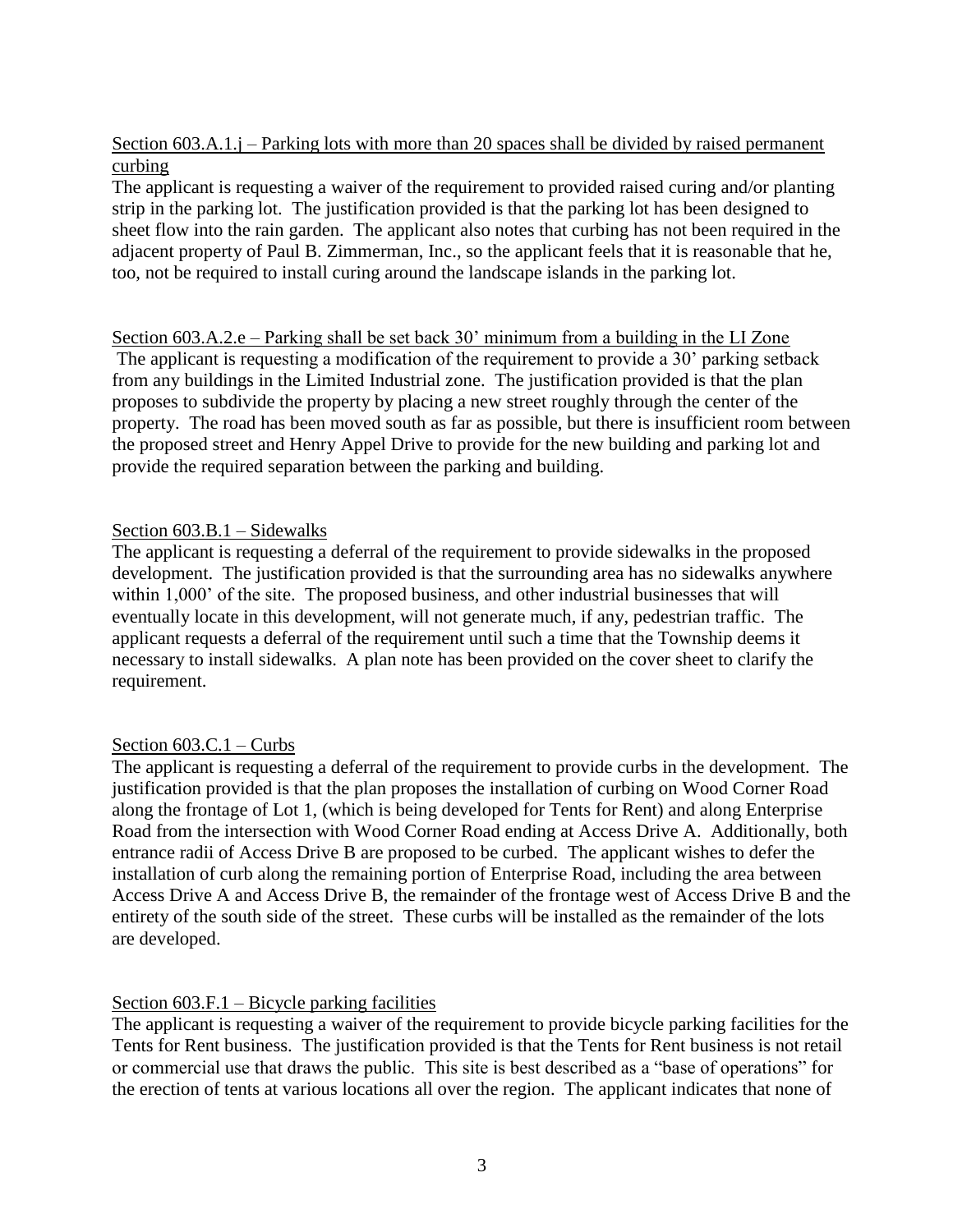the employees ride their bikes to work. There are ample areas around the site for any future employees to park a bicycle.

## Section 605.B – Setback lines along private streets shall be the required setback as per the Zoning Ordinance plus one half (1/2) of the proposed cartway

The applicant is requesting a modification of the requirement of providing an additional 14' of setback distance (one half (1/2) the cartway width of Enterprise Road). The justification is that there is insufficient depth between Enterprise Road and Henry Appel Drive to provide the additional 14' of setback distance without leading to the loss of a needed and substantial area of the proposed building. The plan indicates that the right-of-way along Henry Appel Drive is already 60' wide, which is already wider that what is being proposed for Enterprise Road. The applicant believes sufficient room exists for any needed future improvements without adding the additional required 14' of setback.

## Section 609.E.4(b) – Interior parking lot landscaping

The applicant is requesting a waiver of the requirement to provide landscaping within the interior areas of the parking lots. The justification provided is that in lieu of parking lot landscaping located on islands within the parking lot, the plan proposes landscaping to be placed between the parking lot and Enterprise Road. The applicant feels the disbursement of the landscaping along the frontage will provide aesthetic, environmental and buffering functions that trees planted in interior islands would provide, whilst allowing the owner more efficient snow plowing operations without the required islands. The Planning Commission reviewed this layout of landscaping at their November 19, 2012 meeting where they indicated it was acceptable.

#### Section  $609.E.4(c)$  – Trees required interior to the parking lot

The applicant is requesting a waiver of the requirement to provide landscaping within the interior areas of the parking lots. The justification provided is that in lieu of parking lot landscaping located on islands within the parking lots, the plan proposes landscaping to be placed between the parking lot and Enterprise Road. The applicant feels the disbursement of the landscaping along the frontage will provide aesthetic, environmental and buffering functions that threes planted in interior islands would provide, whilst allowing the owner more efficient snow plowing operations without the required islands. The Planning Commission reviewed this layout of landscaping at their November 19, 2012 meeting where they indicated it was acceptable.

## Section 609.E.4(d) – Landscape islands within the parking lot and along the periphery of the parking compound

The applicant is requesting a waiver of the requirement to provide landscape islands within the parking lot and a 10' strip around the entire periphery of the parking lot. The justification is that the applicant has provided the 10' strip along three (3) sides of the parking lot, but has not provided it along the building. The applicant feels that there is insufficient room to expand the green space around the parking lot given the width of the lot and the need of the building to be a certain size.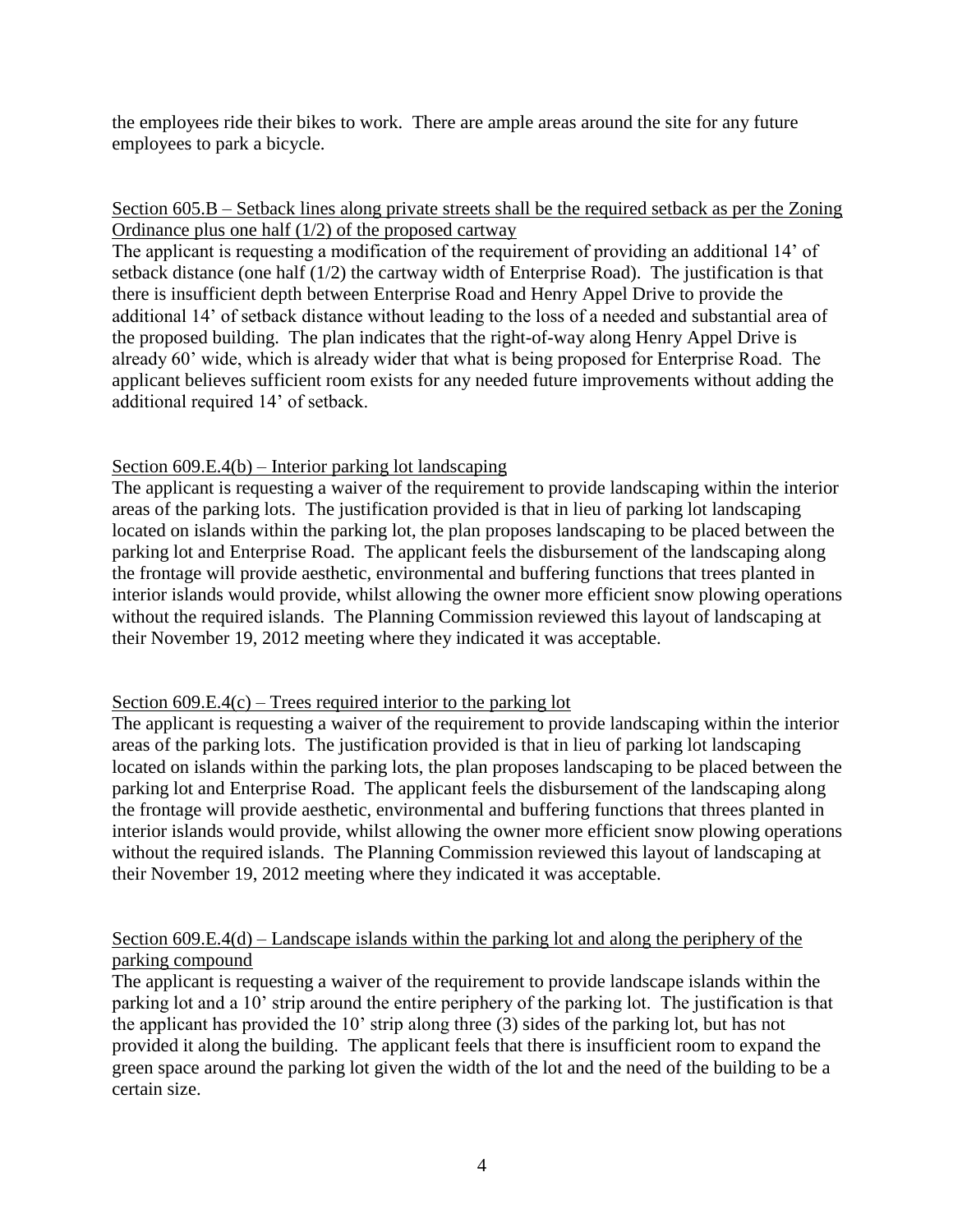#### Section  $609.F.2.a - 30'$  landscape screen around perimeter of the property

The applicant is requesting a waiver of the requirement to provide a 30' landscape screen around the perimeter of the site. The plan proposes the installation of landscaping along Woodcorner Road and Enterprise Road to buffer the proposed use from the roadways. The requested waiver is for relief of the requirement to provide the landscaping along the western and northern side of the property. The justification is that the western and northern sides of the property face other industrial lots/uses, making screening unnecessary. The applicant believes that the adjacent use of Paul B. Zimmerman, has provided several and development plans in recent years, and has never been required to provide buffer landscaping from the subject tract. The applicant also believes it is only fair that he, too, be relieved of screening his use from adjacent industrial uses. The Planning Commission reviewed this layout of landscaping at their November 19, 2012 meeting where they indicated it was acceptable.

## STORMWATER MANAGEMENT:

Section 303.A.6 – Tee joints, elbows and wyes in stormwater conveyance pipes and prohibited The applicant is requesting a modification of the requirement that tee joints, elbows and wyes within stormwater conveyance systems are prohibited. The applicant indicates that the plans only propose tee connections within the roof leader drains, the rain gardens and detention basin underdrain systems which are customary. The plan proposed inlets and manhole within the main stormwater conveyance systems and a riser with atrium top in each rain garden.

#### Section 402.B and Section 402.B.12 – Plan scale shall be  $1"=50'$ .

The applicant is requesting a modification of the requirement to provide the plans at a scale of  $1"=10'$ ,  $20'$ ,  $30'$ ,  $40'$  or  $50'$ . The applicant indicates that Sheet 2 has been drawn at a scale of 1"=120' in order to show the entire property and existing site conditions 200' beyond the property limits on one (1) plan sheet. The applicant feels the plan is still legible in every detail and all other plan sheets have been provided at a scale of 1"=50'.

Keith Martin made a motion, seconded by Justin Harnish to adopt Resolution #R072213 providing for Preliminary/Final Plan Conditional Approval contingent on compliance with the Hanover Engineering letter dated June 21, 2103. \* This motion was approved unanimously. The applicant is in agreement.

#### 2. Amy Boyer – Additional Right of Way Acceptance

PennDOT will be replacing the bridge over Middle Creek on North Clay Road. The bridge replacement will require PennDOT to install guide rails outside of the existing right-of-way of 33'. Clay Township has the option to accept an additional 13.5' of right-of-way from the Amy Boyer subdivision. PennDOT has requested that Clay Township request the additional right-of-way for the installation of the guide rails.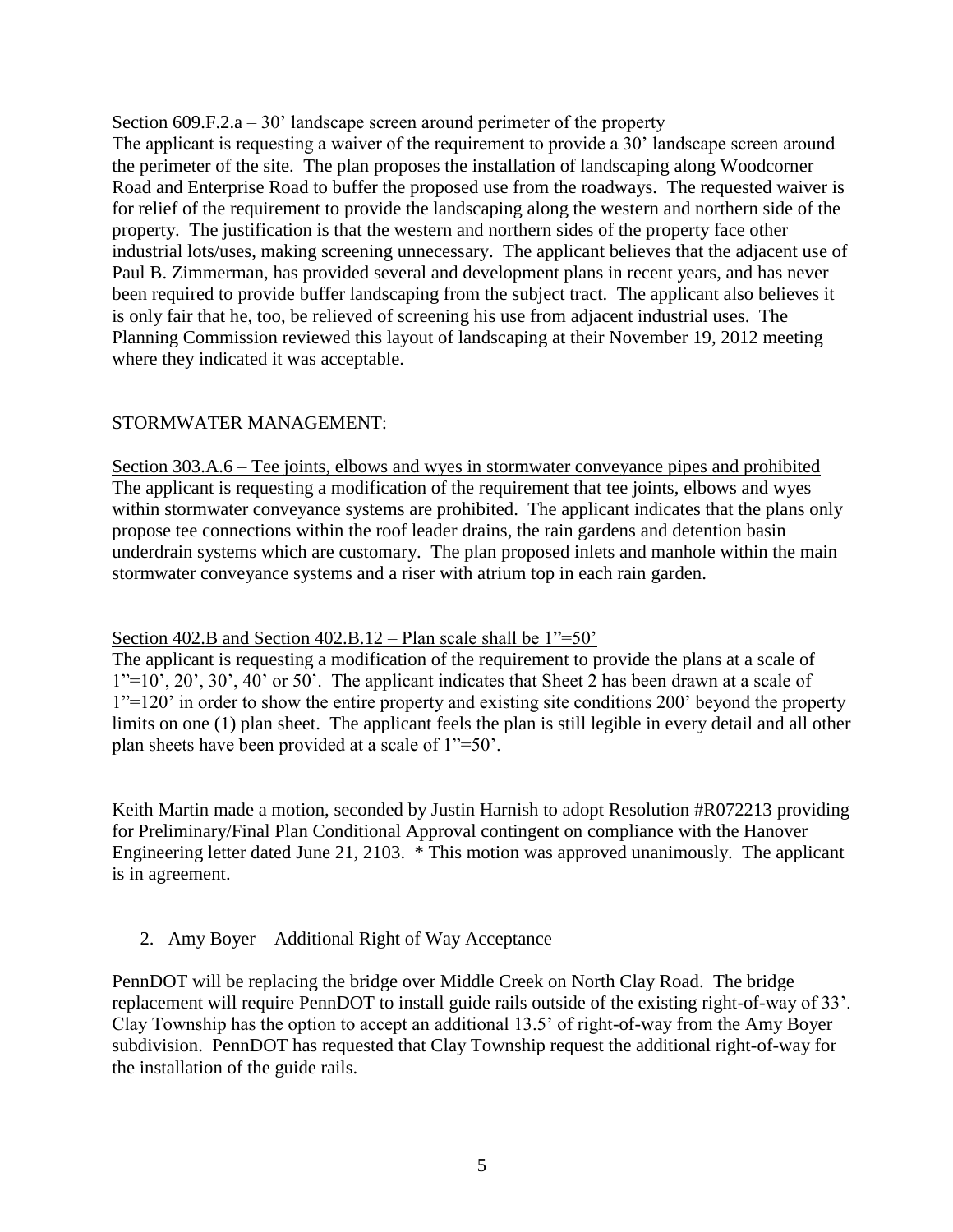Keith Martin made a motion, seconded by Justin Harnish to accept the additional right-of-way from the Amy Boyer subdivision subject to Solicitor's approval. \* This motion was approved unanimously.

3. Hometowne Square – Adopt Revised Conditional Approval Resolution

Keith Martin made a motion, seconded by Justin Harnish to adopt the Revised Final Plan Ph1 and Final Plan Ph2 Conditional Approval Resolution #R072213B which modified Section 1G adding deadlines for providing a concept plan from owners of adjacent properties by 8/31/13 and a response to the concept plan by applicant no later than 9/30/13. \* The motion was unanimously approved.

# **Old Business**

1. Rt 322 Corridor Discussion

Steve Denlinger and Bob Lynn, Hanover Engineering; Bruce Leisey and Kenelm Shirk, Solicitor reviewed the sketch plan of the proposed zoning changes and the proposed language of the new HC zoning with the Planning Commission and the Board of Supervisors.

The main topic of discussion was to limit drive access onto Rt 322.

No decisions were made at this time.

## **New Business**

1. Girl Scout Road and Mountain Spring Road repairs

Keith Martin made a motion, seconded by Justin Harnish to authorize Bruce Leisey to execute GP permits for Girl Scout Road culvert repair and Mountain Spring Road bridge armoring and to execute GS501 for Mountain Spring Road bridge gravel bar removal. \* The motion was unanimously approved.